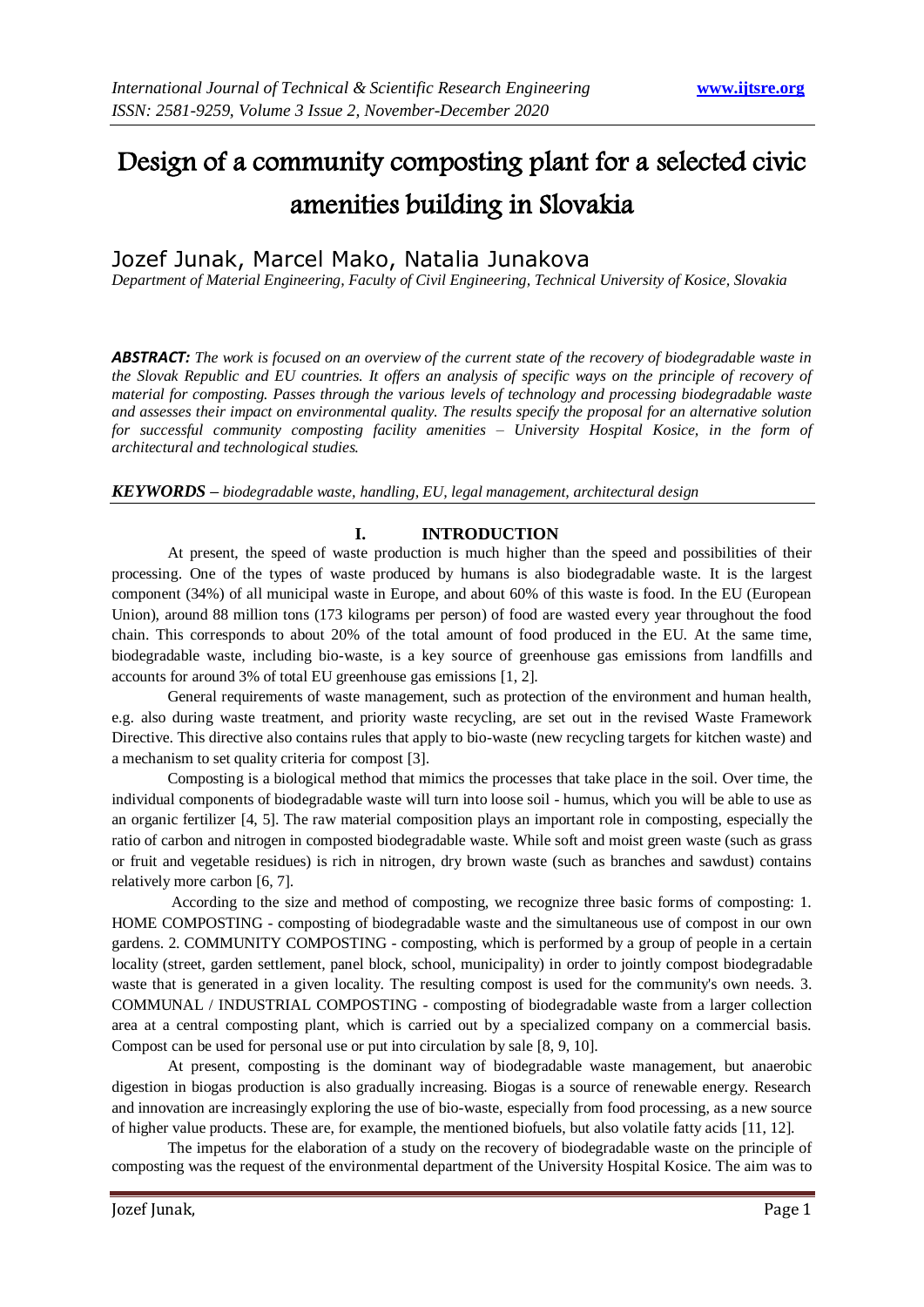ensure the legal management of waste and at the same time reduce the amount of waste removed and thus the fees associated with it. On the basis of the provided documents, a variant solution of the composting plant in the form of an architectural and technological study was developed.

#### **II. CHARACTERISTICS OF THE PROPOSED ACTIVITY**

The purpose of the study is the recovery of biodegradable waste - collection, treatment, composting and subsequent storage on a paved area. Based on the inputs, a community composting plant was designed, which will process approximately 16.4 tons of biodegradable wastes per year. Composting will take place according to the chosen variant solution in an open system. The end product will be a stable material - compost in quantity of approx. 9.8 t per year, which will be used mainly for the purpose of fertilizing the area (park, garden) and at the same time will be offered free of charge to employees. During composting, biodegradable waste from the local sphere will be used as treated wood forest wood waste in the form of wood chips, green waste and residues of kitchen waste (not cooked food). Specific commodities are listed in Table 1 according the European Waste Catalogue [13].

|  | Table 1. Wastes according European Waste Catalogue chosen for composting |  |  |
|--|--------------------------------------------------------------------------|--|--|
|  |                                                                          |  |  |
|  |                                                                          |  |  |

| Number     | Waste                                                                   |  |  |  |  |  |  |
|------------|-------------------------------------------------------------------------|--|--|--|--|--|--|
| Chapter 02 | WASTES FROM AGRICULTURE, HORTICULTURE, AQUACULTURE, FORESTRY,           |  |  |  |  |  |  |
|            | HUNTING AND FISHING, FOOD PREPARATION ANDPROCESSING                     |  |  |  |  |  |  |
| 02 01 03   | plant-tissue waste                                                      |  |  |  |  |  |  |
| 02 01 07   | wastes from forestry                                                    |  |  |  |  |  |  |
| 02 03 04   | materials unsuitable for consumption or processing                      |  |  |  |  |  |  |
|            | (HOUSEHOLD WASTE<br>MUNICIPAL<br><b>SIMILAR</b><br>WASTES<br>AND        |  |  |  |  |  |  |
| Chapter 20 | COMMERCIAL, INDUSTRIAL AND INSTITUTIONAL<br>WASTES)<br><b>INCLUDING</b> |  |  |  |  |  |  |
|            | SEPARATELYCOLLECTED FRACTIONS                                           |  |  |  |  |  |  |
| 20 01 08   | biodegradable kitchen and canteen waste                                 |  |  |  |  |  |  |
| 20 02 01   | biodegradable waste                                                     |  |  |  |  |  |  |

The aim of the proposed activity is to reduce the costs of exporting mixed municipal waste ( $\epsilon$  2,000 / year), to obtain quality organic fertilizer (assumption 9.8 / year) and to increase the current level of environmental quality within the proposed area.

#### **III. LOCATION OF THE PROPOSED ACTIVITY**

The locality of interest is located in the urban area of the city of Kosice (Slovakia) - South district. The proposed activity is planned to be implemented in the hospital complex in Košice, which is bordered on the northwest (Rastislavova Street) and southeast (Gemerska Street) by the main city roads, on the south and on the west by service city roads connecting the residential zone. The area is fenced around the perimeter, redistributed by rectangular access roads with entrances from the west and east side. The proposed location of the composting building is in the southern part of the area on the unused area of the potato warehouse. Fig. 1 the broader relationships of the area of interest.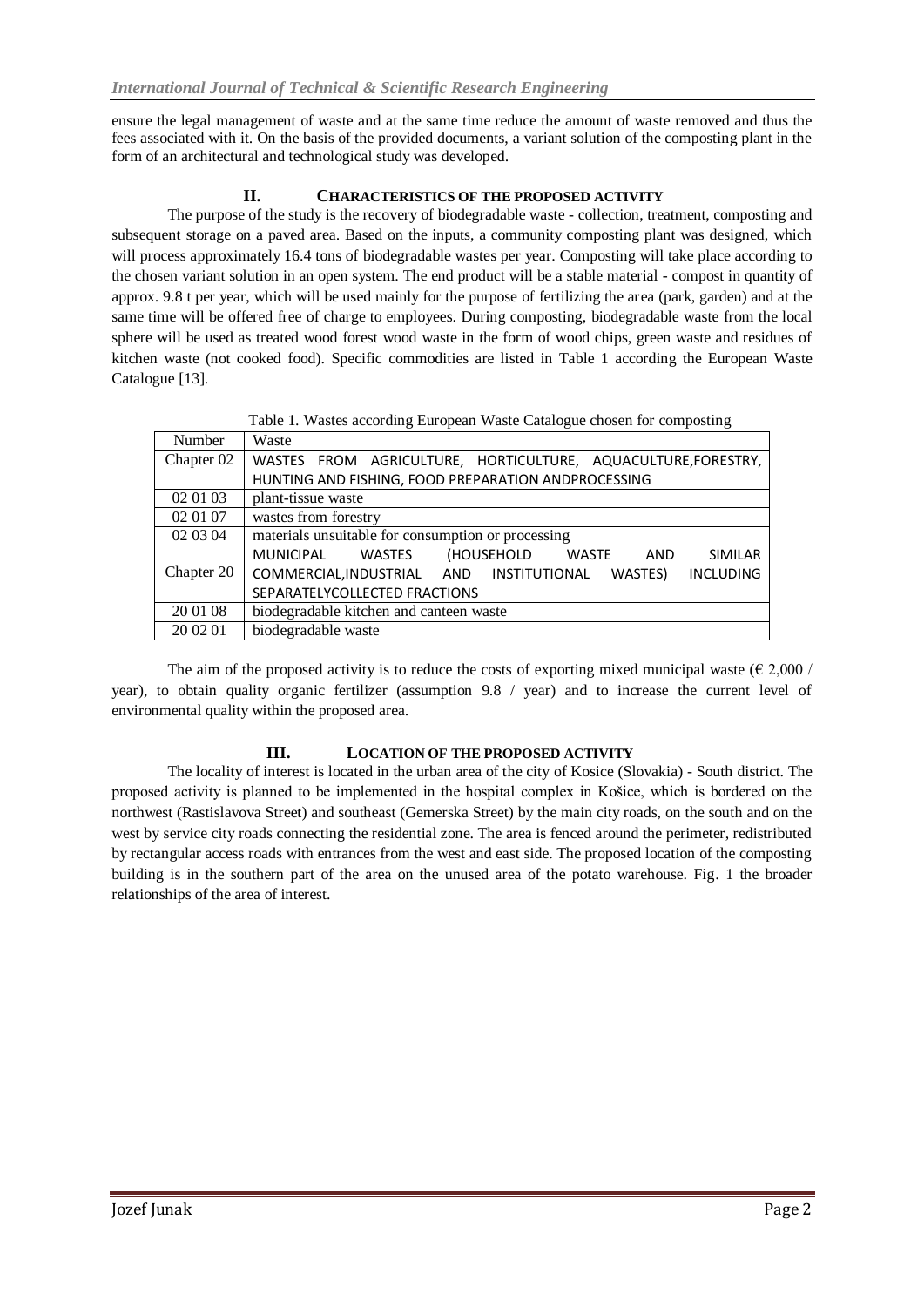

Figure1. Location of interest area (red color)

The planned location of the future composting facility consists of two parts of interest. The first part consists of a paved surface of stacked road panels measuring 3,000 x 2,000 x 150 mm with a total area of 22,000 x 12,000 mm (Fig. 2). This area is currently used for temporary storage, e.g. calamitous wood.



Figure 2. Area of stacked road panels

The second part of interest are the buildings of the vegetable and fruit warehouse, whose current desolate state does not allow the purpose of the storage space to be fulfilled (Fig. 3). The buildings are made of steel frame beams, covered with asphalt shingles attached to wooden formwork. Wall constructions are made of concrete walls and aerated concrete blocks. The floor is created by a concrete screed. Access to the building is provided by double-leaf steel doors with an opening of 3000x3000 mm.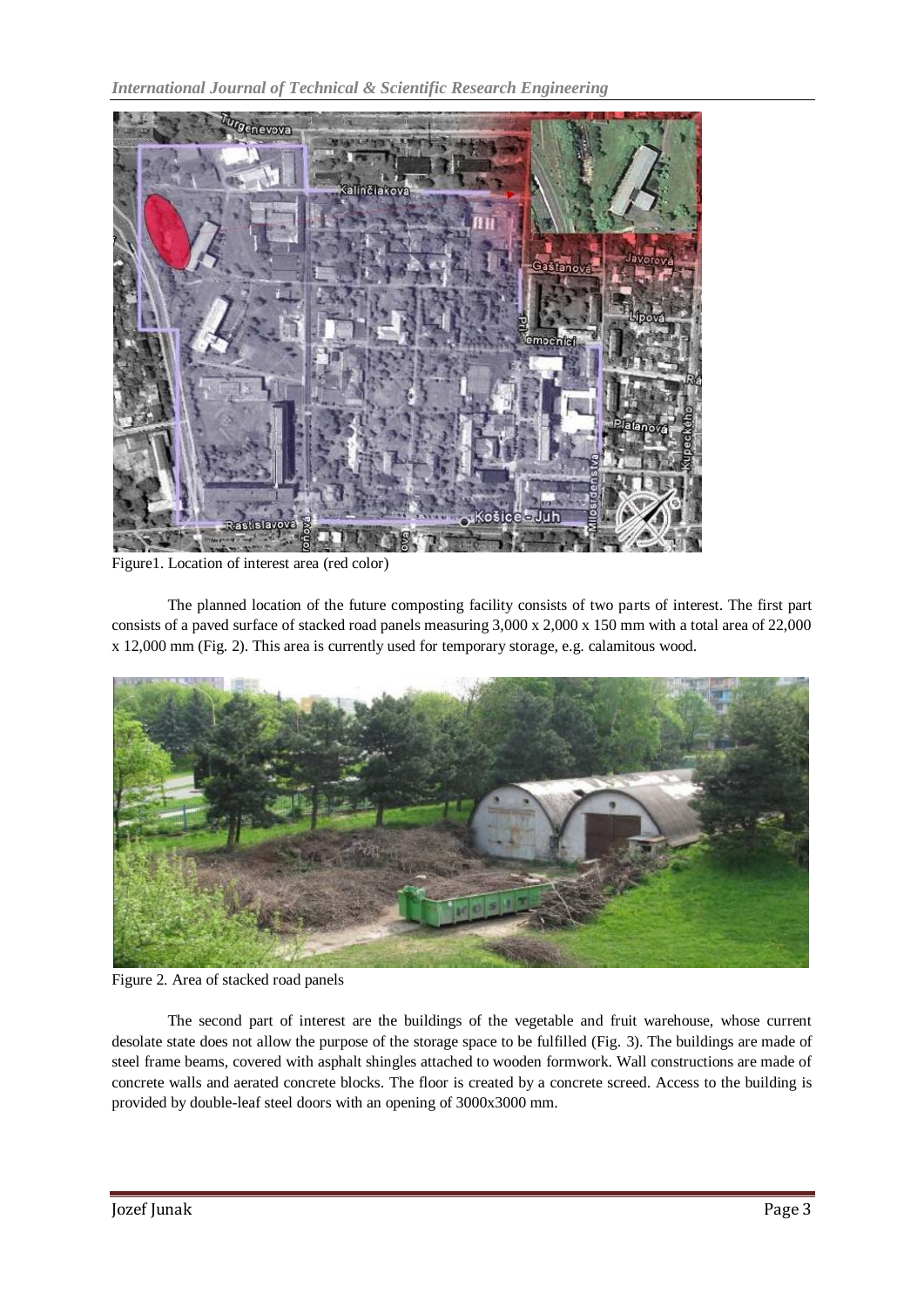

Figure 3. Building of the vegetable and fruit warehouse interior

#### **IV. VARIANT SOLUTIONS FOR A COMMUNITY COMPOSTING PLANT**

Based on the already mentioned facts, e.g. spatial division, the design of the community composting plant was implemented in two variants (Scenario A and Scenario B), with the aim of a complex architectural and technological solution.

Scenario  $\overline{A}$  - The subject of this variant is a new building in the shape of the human eye depicting the awakening of man, in the sense of re-energizing the interrupted cycle of matter by landfilling. The architectural design was created in order to bring a progressive legacy to industrial buildings.

The composting building in this scenario is designed from a prefabricated steel frame structure, anchored to the original paved surface. Biodegradable waste is processed and stored in areas with spatial boundaries (in boxes) in order to save space. Fig. 4 shows the spatial division of the individual areas of the composting plant. For favorable maturation of compost, the following areas are considered in this variant (Fig 4): Access road (1), Composting area (2), Handling area (3), Rotting place for leaves and grass (4), Area for chip storage (5), Area for temporary storage of biodegradable waste (6).



Figure 4. Spatial distribution of community composting plant - Scenario A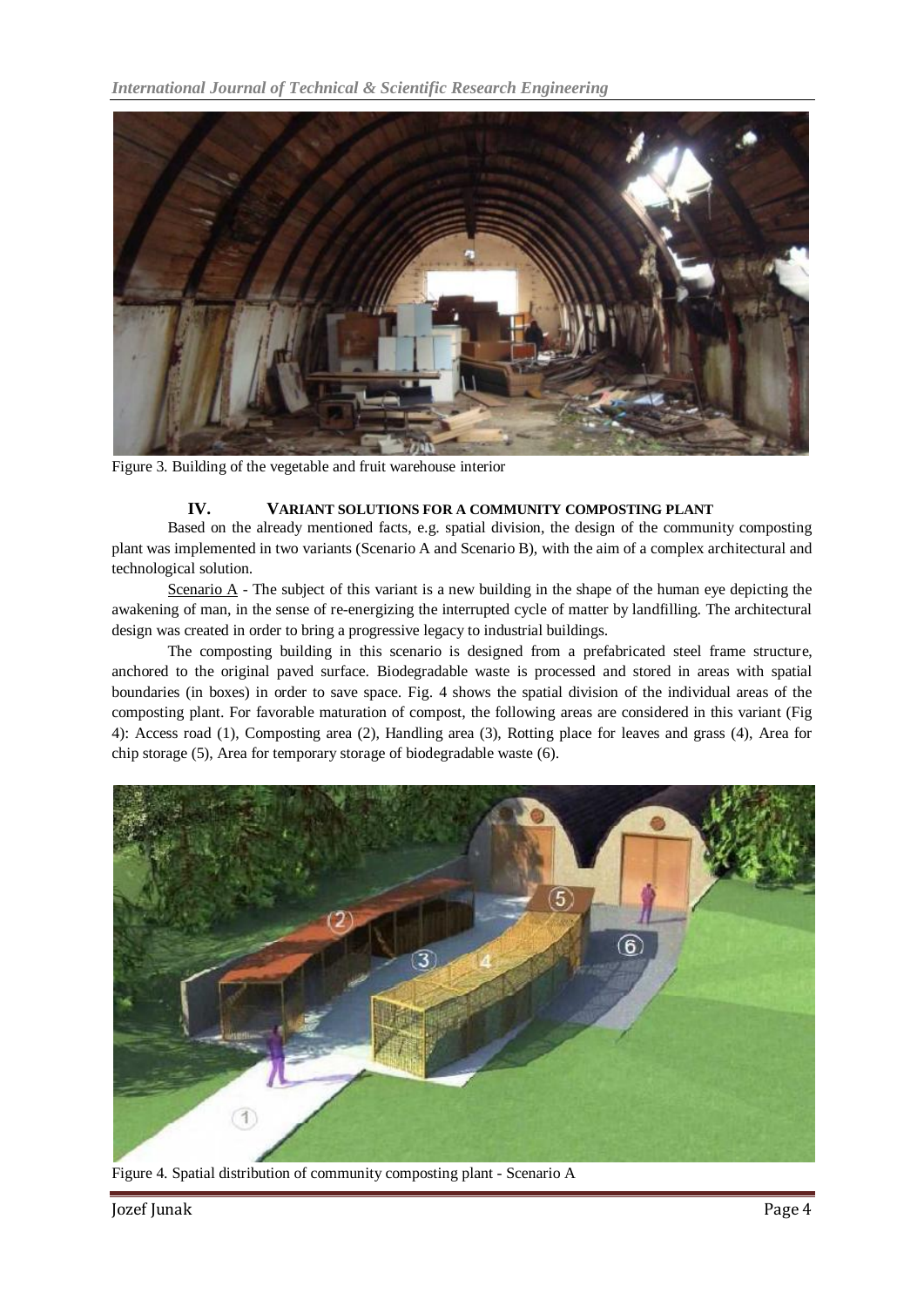Scenario B - The subject of second variant is the revitalization of the site formed by the existing storage spaces and the paved area in front of them. The presented variant solutions are specified in more detail below in the text.

The place of the proposed community composting plant is divided into two parts: exterior and interior. The exterior part is formed by purposefully divided composition areas on the existing paved area. Fig. 5 shows the spatial division of the individual areas of the composting variant B into exteriors: Access road (1), Rotting place for leaves and grass (2), Area for temporary storage of bio waste (3), Reconstructed composting building (4).



Figure 5. Spatial division of the composting plant, Scenario B - exterior

The interior part consists of a building in a desolate state requiring the reconstruction of the roof cladding. The purpose of the building reconstruction would be the main processing of bio-waste. The building is made of steel frame beams, covered with asphalt shingles attached to wooden formwork. Wall constructions are made of concrete walls and aerated concrete blocks. The floor consists of a paved surface made of concrete screed, on which the redistributed areas are necessary for the favorable course of the composting process. Access to the building is provided by double-leaf steel doors with an opening of 3000x3000 mm. Areas of a community composting plant - interior part (Fig 6): Handling area (1), Composting area (2A, 2B), Chip storage area (3).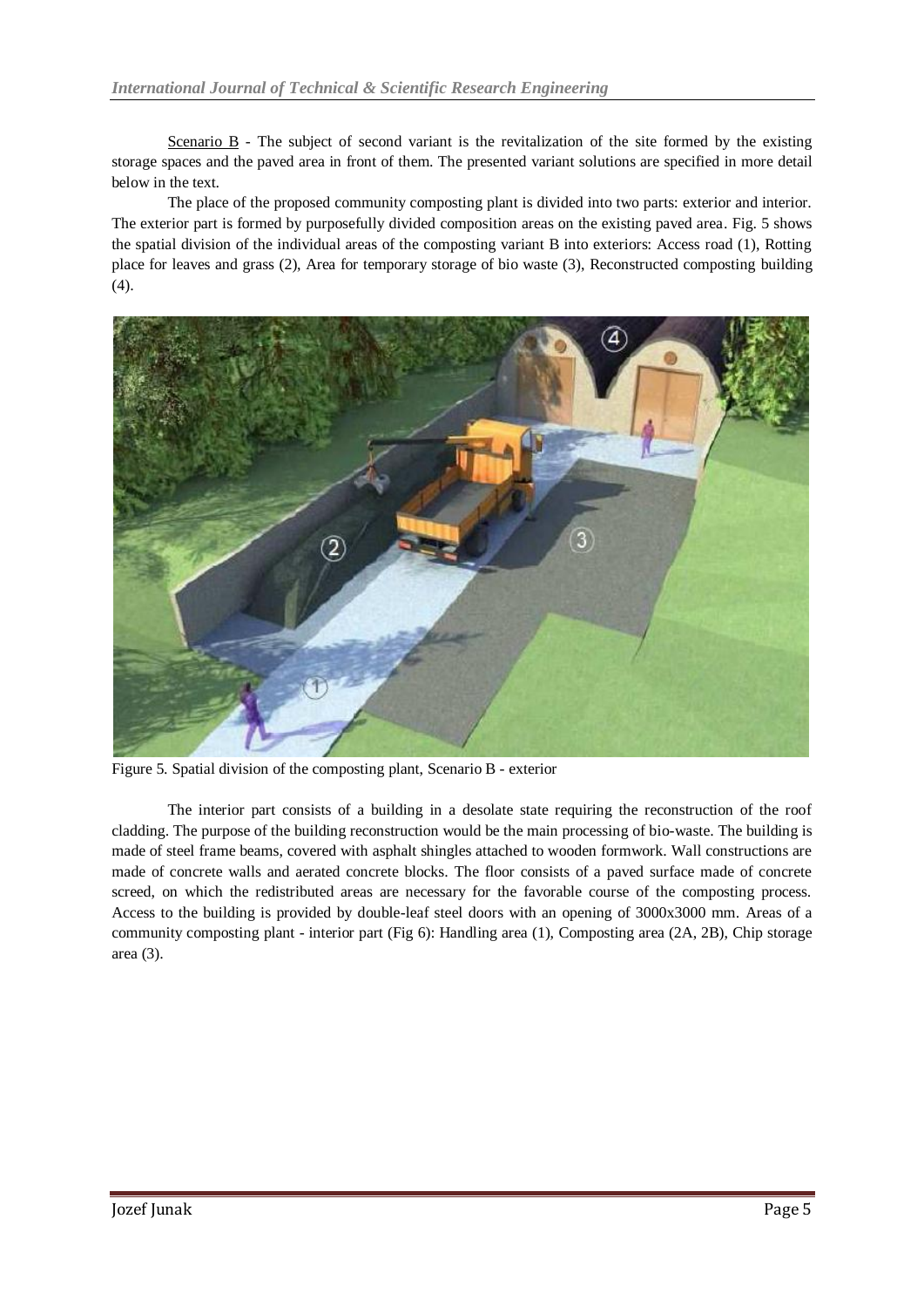

Figure 6. Spatial division of the composting plant, Scenario B - interior

#### **V. CONCLUSION**

The current state of material recovery of waste is taking the direction of nationwide and society-wide intensification. EU member states (including the Slovak Republic) are starting to take the right direction, also with the help of non-repayable financial contributions from European funds and state subsidies. This form of aid is also intended for the collection and legal management of all waste, including bio-waste.

The work was created in order to increase the material recovery of bio-waste in a selected area of civic amenities, a hospital in the town of Kosice. The main goal was to reduce the amount of waste and thus the fees for the export of mixed municipal waste. Based on the production of waste in, two variant solutions (Scenario A and Scenario B) were proposed, which differ from each other in the way of evaluating the solved area, their shape, materials used and, last but not least, the time side of implementation.

The implementation of any variant would significantly increase the quality of the environment and achieve savings in a relatively short period of time.

#### **VI. Acknowledgements**

This research has been carried out within the project of Slovak Cultural and Education Grant Agency (contract No. 073TUKE-4/2015).

#### **REFERENCES**

- [1] R. Medina-mijangos and L. Seguí-amórtegui, Research trends in the economic analysis of municipal solid waste management systems: A bibliometric analysis from 1980 to 2019, *Sustainability, 20 (Article number 8509),* 2020, 1-20.
- [2] M.B. Gill, K.L. Jensen, D.M. Lambert, S. Upendram, B.C. English, N. Labbé, S.W. Jackson and R.J. Menard, Consumer preferences for eco-friendly attributes in disposable dinnerware, *Resources, Conservation and Recycling*, *161(Article number 104965),* 2020.
- [3] Waste Framework Directive: Directive 2008/98/EC on waste.
- [4] X. Zheng, M.A. Aborisade, S. Liu, S. Lu, B.T. Oba, X. Xu, X. Cheng, M. He, Y. Song and H. Ding, The history and prediction of composting technology: A patent mining, *Journal of Cleaner Production, 276(Article number 124232),* 2020.
- [5] E. Walling and C. Vaneeckhaute, Greenhouse gas emissions from inorganic and organic fertilizer production and use: A review of emission factors and their variability, *Journal of Environmental Management, 276(Article number 111211), 2020*.